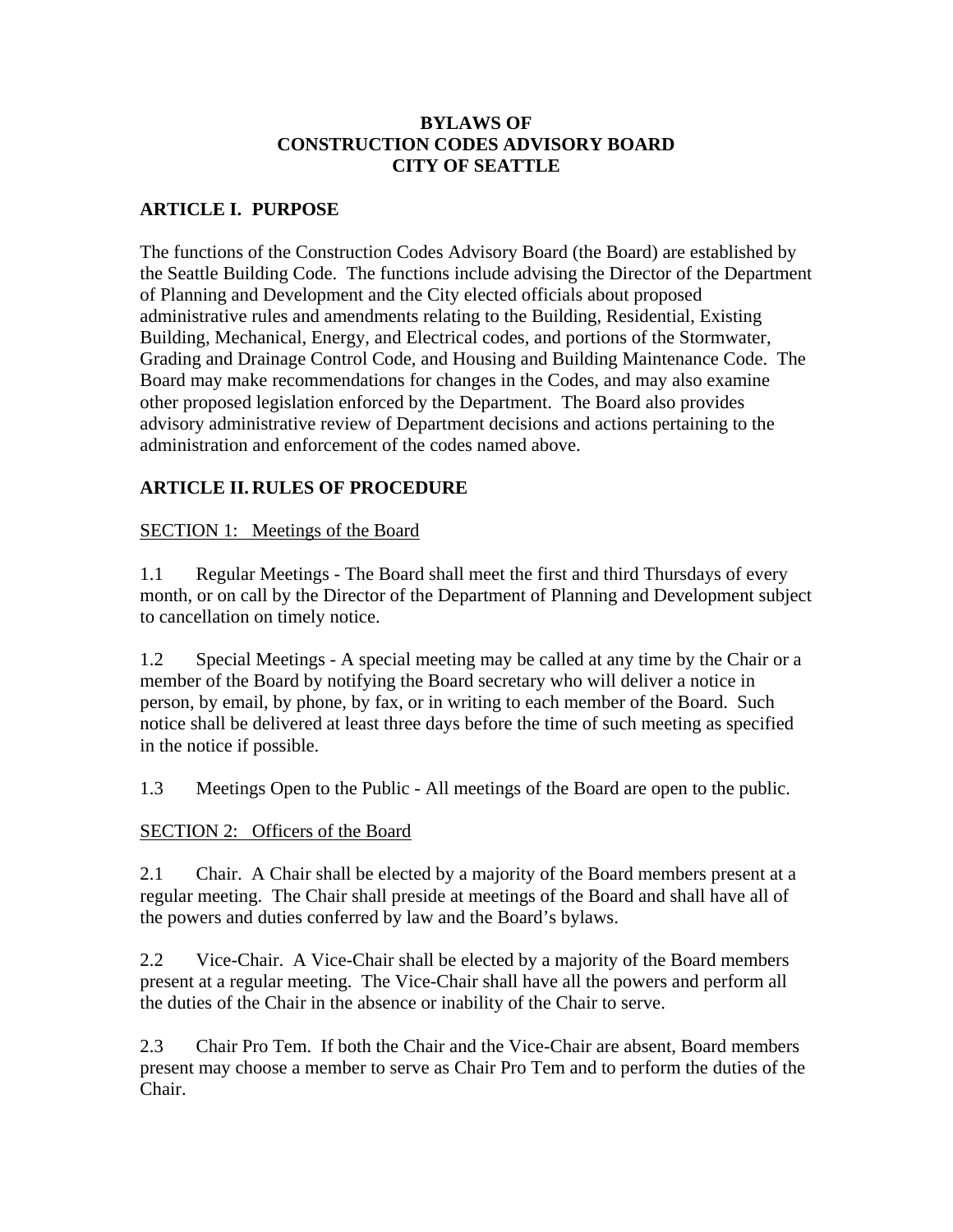2.4 Terms of Office. The Chair and the Vice-Chair shall serve for a term of two years. A Chair or Vice-Chair whose term of office has expired shall continue to serve until a successor is elected, or until their term on the Board expires, whichever occurs sooner.

2.5 Elections. Election of the Chair and the Vice-Chair shall be at a regular meeting.

2.6 Secretary. The secretary of the Board shall be the Director of the Department of Planning and Development, or a person designated by the Director. The secretary shall attend all meetings of the Board and shall keep minutes of the Board's proceedings showing the action of the Board on each question. Minutes shall be retained by the Department of Planning and Development as public records.

## SECTION 3. Conduct of Business

3.1 Quorum. Five appointed members shall constitute a quorum for the transaction of business.

3.2 Business Conducted without a Quorum. If a quorum of members is not present, the members present may conduct business. Actions taken without a quorum shall have no effect unless ratified in a vote taken by mail or email or at a subsequent meeting. The action shall be ratified if at least five members cast votes, and a majority of those voting approve the action.

3.3 Motions and Resolutions. All actions of the Board shall be expressed by motion or resolution. No motion or resolution shall have any effect unless passed by the affirmative votes of a majority of the members present or as otherwise provided in these bylaws. All motions and resolutions shall be recorded in the minutes of the meeting and shall be transmitted to such persons as may be affected by the motion or resolution.

3.4 Manner of Voting. The voting on motions and resolutions shall be by voice vote. If the voice vote is not readily determined, a hand count or roll call of the members present shall be taken. Votes may also be taken by written ballot or by email.

3.5 Robert's Rules of Order. All rules of order not provided in these rules shall be determined in accordance with Robert's Rules of Order or as otherwise determined by the Chair.

#### SECTION 4. Amendment to Bylaws.

These bylaws may be amended upon a majority vote of all members of the Construction Codes Advisory Board at any regular or special meeting.